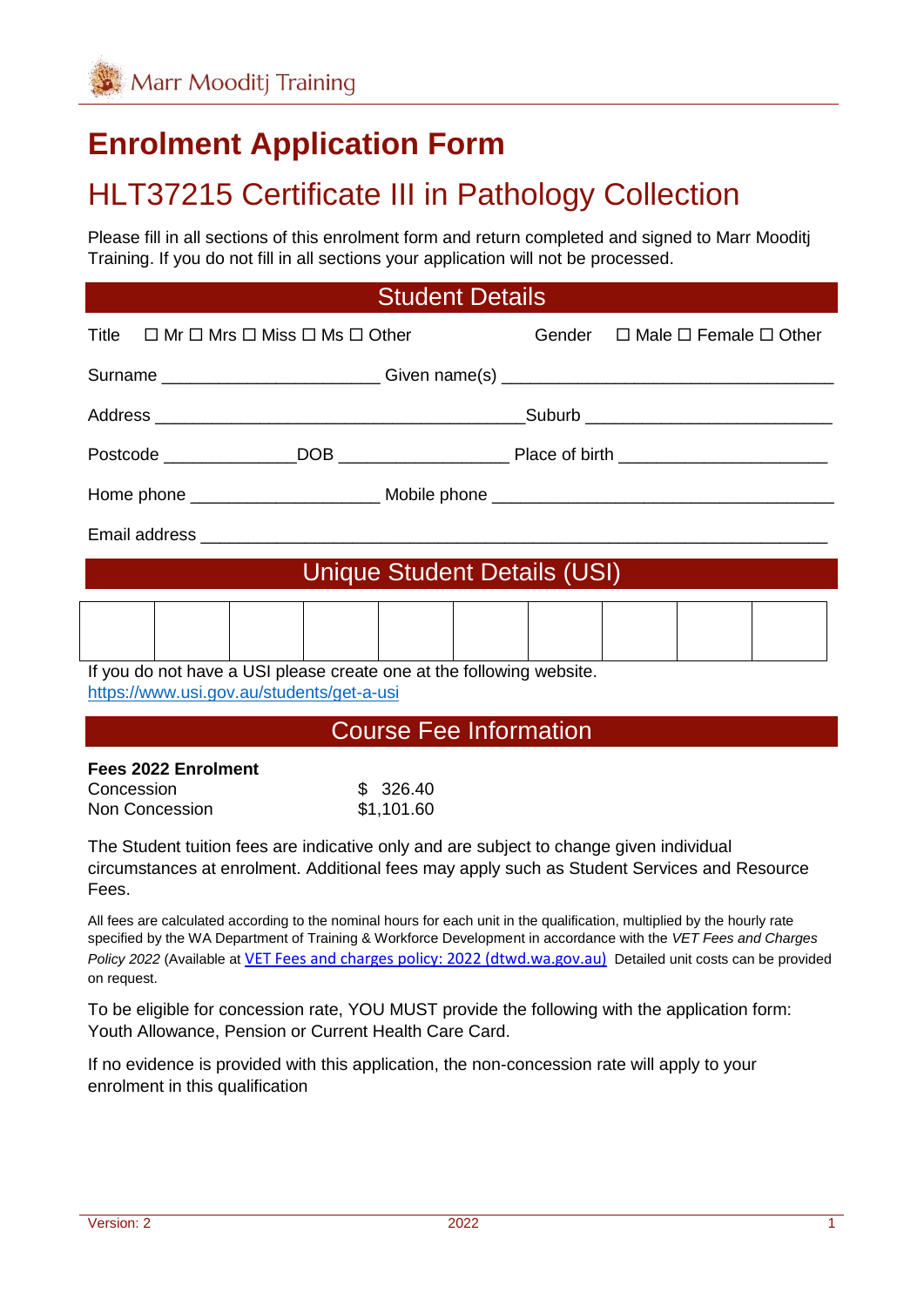# Enrolment Specifications

Below are the specified details for enrolment at Marr Mooditj Training.

Agree to pay the Fees and Charges

To be a subsidised student you must be Aboriginal and/or Torres Strait Islander descent and older than 18 years

To be a student of Marr Mooditj Training you agree to our code of conduct

To be eligible for concession rate you must provide evidence such as Health Care card

Must be a resident of Western Australia

I will need to provide a certified copy of my Police Clearance or a Criminal History Check and Working with Children Check to attend any placements

I will need to provide a copy of my Covid-19 full vaccination certificate.

**For Country Students:** To access travel and accommodation you must be an ABSTUDY approved student. You must provide the ABSTUDY statement to Marr Mooditj Training before any travel and accommodation can be arranged.

Are you currently receiving ABSTUDY? Yes  $\Box$  No  $\Box$ 

#### Language, Literacy and Numeracy

Please tick the boxes that apply for your level of English language, literacy and numeracy (LLN). We need this information to identify whether you need LLN support.

|                                | Very Well | Well | Not very well | Not at all |
|--------------------------------|-----------|------|---------------|------------|
| I can speak/understand English |           |      |               |            |
| I can read English             |           |      |               | ш          |
| I can write in English         |           |      |               |            |
| can do maths                   |           |      |               |            |

#### Support Needs

Do you have any disability, impairment or health condition that might  $\Box$  Yes  $\Box$  No affect your studies or require special support?

If YES, please provide details of the disability/condition(s) and support needed

Disability/Condition Support required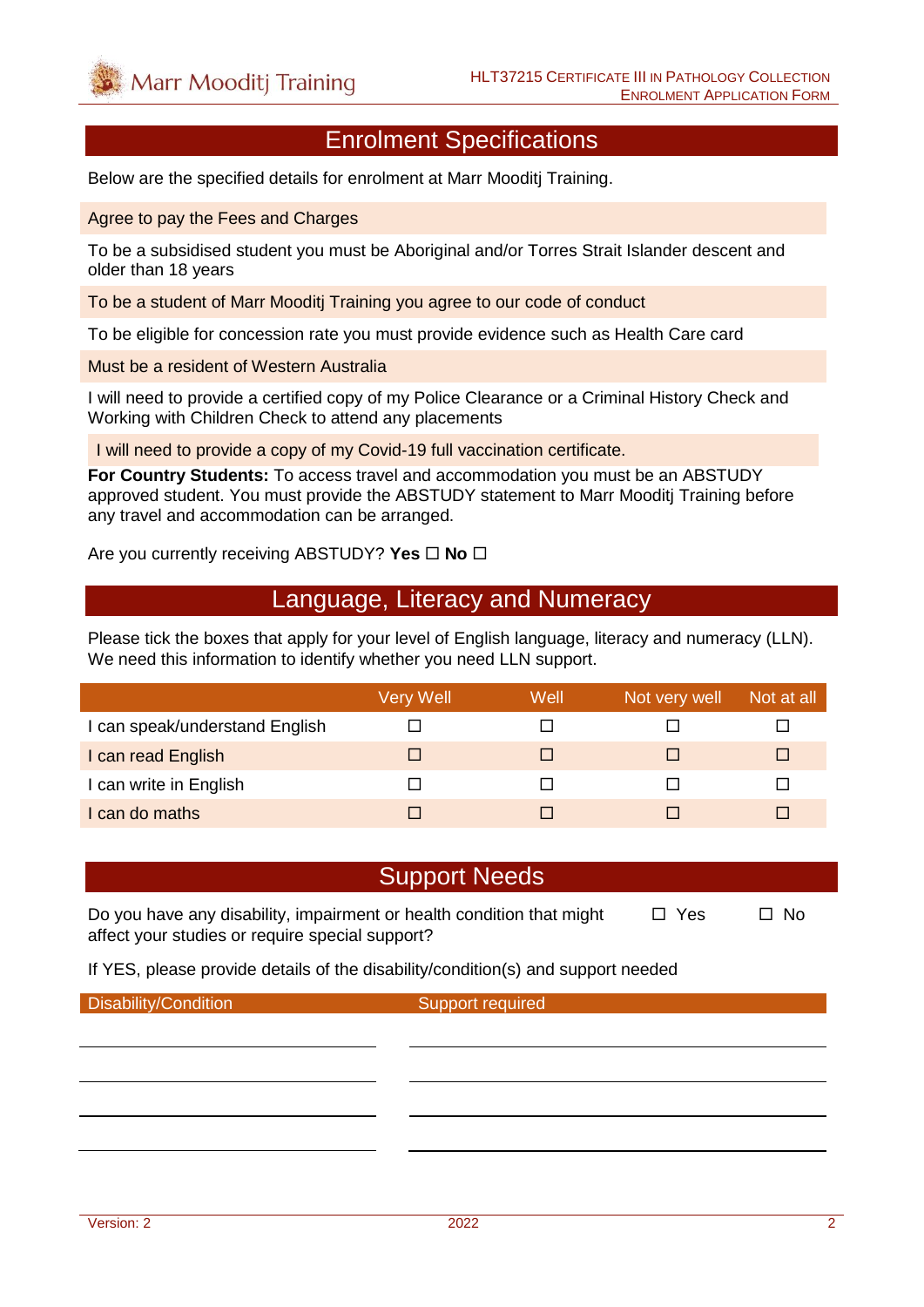## Educational Background

Please tick the boxes below to show your secondary (school) and post-secondary (university/vocational) education.

| Secondary (tick highest attended) |        | Post-Secondary (tick all that apply) |   |
|-----------------------------------|--------|--------------------------------------|---|
| Year 12 or equivalent             | П      | Doctorate                            |   |
| Year 11 or equivalent             | □      | <b>Master's Degree</b>               | П |
| Year 10 or equivalent             | □      | <b>Bachelor's Degree</b>             | П |
| Year 9 or equivalent              | □      | <b>Advanced Diploma</b>              | □ |
| Year 8 or equivalent              | $\Box$ | Diploma or Associate Diploma         | П |
| Never attended school             | $\Box$ | <b>Certificate IV</b>                | П |
|                                   |        | Certificate III or Trade             | П |
| Year completed (eg 1961)          |        | Certificate II                       | П |

\*Please attach copy of Post-Secondary certificate if ticked

### Employment Status

Please tick the box that best describes your current employment status

| Full time                                |  |
|------------------------------------------|--|
| Part time                                |  |
| Employer                                 |  |
| Unemployed, seeking full time employment |  |
| Unemployed seeking part time employment  |  |

If employed please provide your employer's contact details:

| <b>Employer Name</b>                  |                                                    |               |           |
|---------------------------------------|----------------------------------------------------|---------------|-----------|
| Address                               |                                                    |               |           |
| Suburb                                |                                                    |               | Postcode  |
| Position held                         |                                                    |               |           |
| Employer phone                        | <u> 1989 - John Stein, Amerikaansk politiker (</u> |               |           |
| Employers email                       | <u> 1980 - Jan Samuel Barbara, martin d</u>        |               |           |
| Please send an invoice to my employer |                                                    | Yes<br>$\Box$ | $\Box$ No |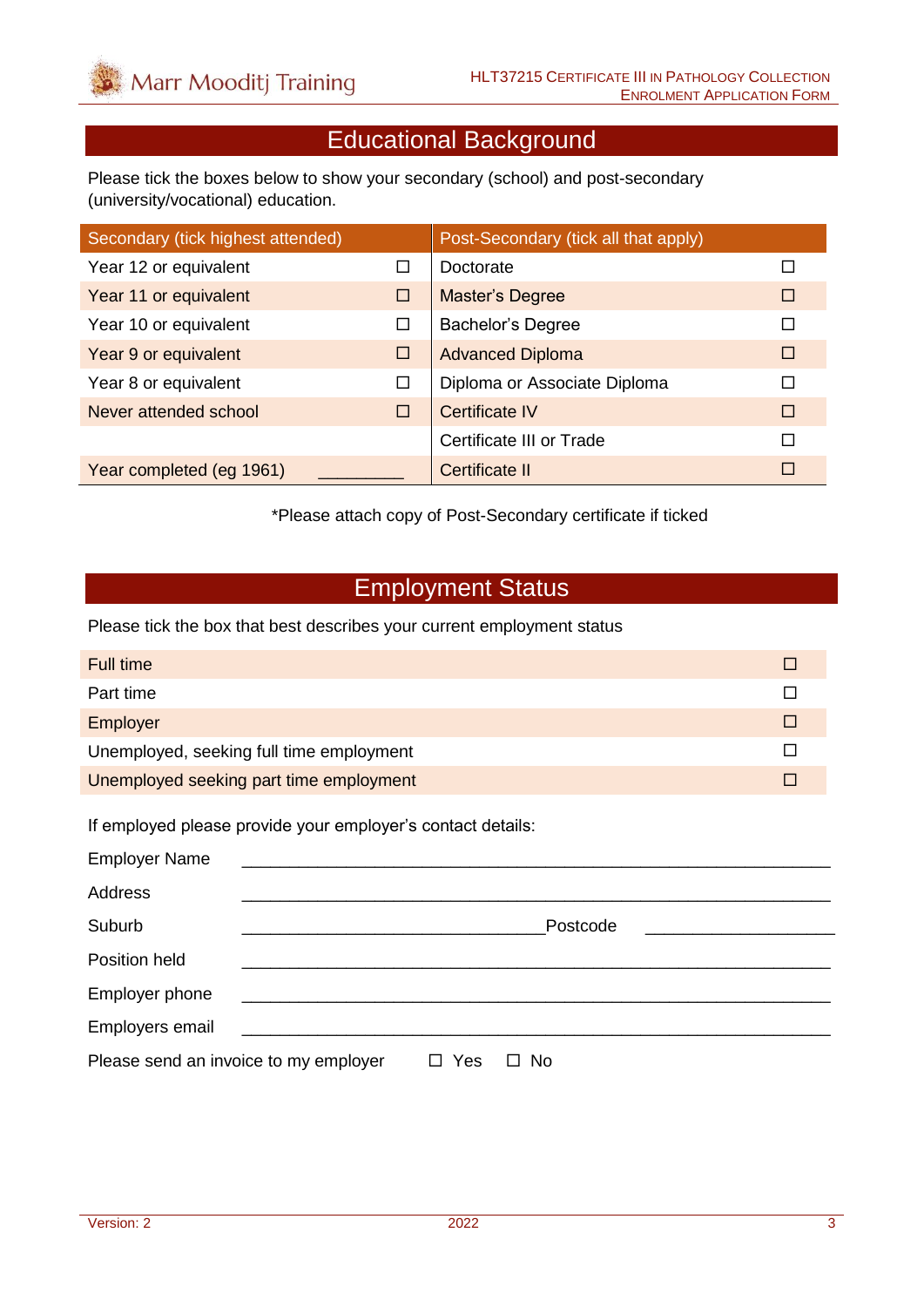### What Are Your Reasons for Doing this Course

Please tick your reasons for doing this course in the boxes below (tick all that apply)

| To get a job                  | $\Box$ It is part of my job requirements |  |
|-------------------------------|------------------------------------------|--|
| To develop my own business    | I want extra skills                      |  |
| To try for a different career | For personal interest/Self development   |  |
| To get a promotion            | Other reasons (write reasons below)      |  |

### Previous Enrolments

Is this the first time you have enrolled in a course at Marr Mooditi?  $\Box$  Yes  $\Box$  No

If NO, did you complete the course?  $\Box$  Yes  $\Box$  No

Please list the courses in which you have previously enrolled, and approximate date(s)

#### Course **Date** Date of the Course of the Course of the Course of the Course of the Date

### Privacy Notice & Declaration

Under the *Data Provision Requirements 2012*, **Marr Mooditj Training** is required to collect personal information about you and to disclose that personal information to the National Centre for Vocational Education Research Ltd (NCVER).

Your personal information (including the personal information contained on this enrolment form), may be used or disclosed by **Marr Mooditj Training** for statistical, administrative, regulatory and research purposes. **Marr Mooditj Training** may disclose your personal information for these purposes to:

- Commonwealth and State or Territory government departments and authorised agencies; and
- NCVER.

Personal information that has been disclosed to NCVER may be used or disclosed by NCVER for the following purposes:

- populating authenticated VET transcripts;
- facilitating statistics and research relating to education, including surveys and data linkage;
- pre-populating RTO student enrolment forms:
- understanding how the VET market operates, for policy, workforce planning and consumer information; and
- administering VET, including program administration, regulation, monitoring and evaluation

You may receive a student survey which may be administered by a government department or NCVER employee, agent or third party contractor or other authorised agencies. Please note you may opt out of the survey at the time of being contacted.

NCVER will collect, hold, use and disclose your personal information in accordance with the *Privacy Act 1988* (Cth), the National VET Data Policy and all NCVER policies and protocols (including those published on NCVER's website at [www.ncver.edu.au\)](http://www.ncver.edu.au/).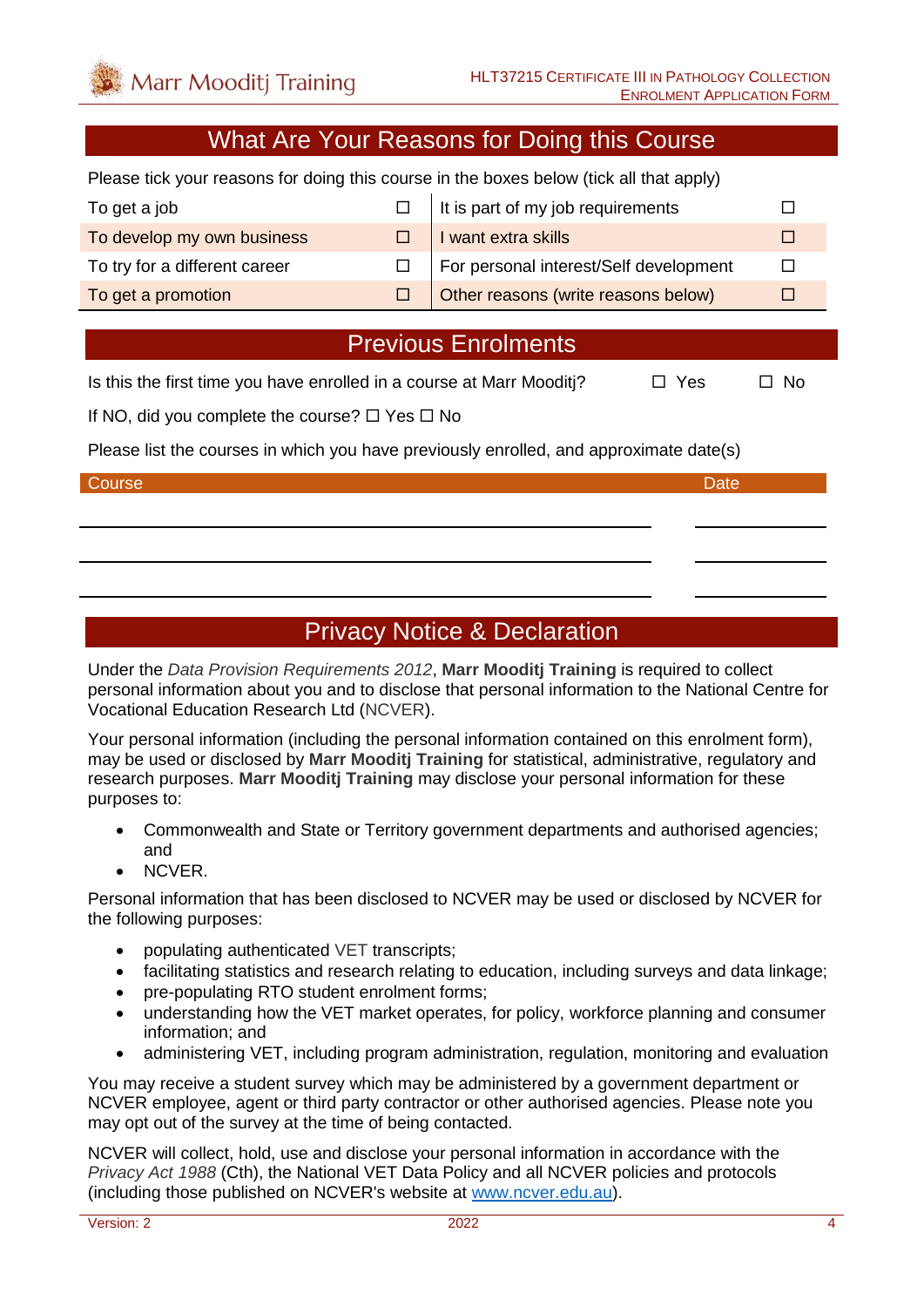

### How Did You Hear About Us?

 $\Box$  Newsletter  $\Box$  Radio  $\Box$  Word of Mouth  $\Box$  Family/Friend  $\Box$  Facebook  $\Box$  Website  $\Box$  Job Network  $\Box$ Other \_\_\_\_\_\_\_\_\_\_\_\_\_\_\_\_\_\_\_\_\_\_\_

#### **Declaration**

**I certify that the information provided in this application are true and correct.**

**STUDENT SIGNATURE** \_\_\_\_\_\_\_\_\_\_\_\_\_\_\_\_\_\_\_\_\_\_\_\_\_\_\_\_\_\_\_\_**DATE**\_\_\_\_\_\_\_\_\_\_\_\_\_\_\_\_\_\_\_\_\_

## Submit Your Application to:

MARR MOODITJ TRAINING INC

PO BOX 1030, BENTLEY DELIVERY CENTRE, WA 6983

Phone: (08) 9351 9344 Fax: (08) 9350 6830

Email: [reception1@marrmooditj.com.au](mailto:reception1@marrmooditj.com.au)

#### Application Process

- 1. A letter of acknowledgement will be sent by mail to you within 2 working days of receipt of your application. If you have not received an acknowledgement please telephone Marr Mooditj Training.
- 2. Marr Mooditj Training will process your application within 5 working days, and upon successful application, will send you a confirmation of your enrolment.
- 3. Applicants may be encouraged to complete Language, Literacy and Numeracy training prior to enrolment in the course of their choice.